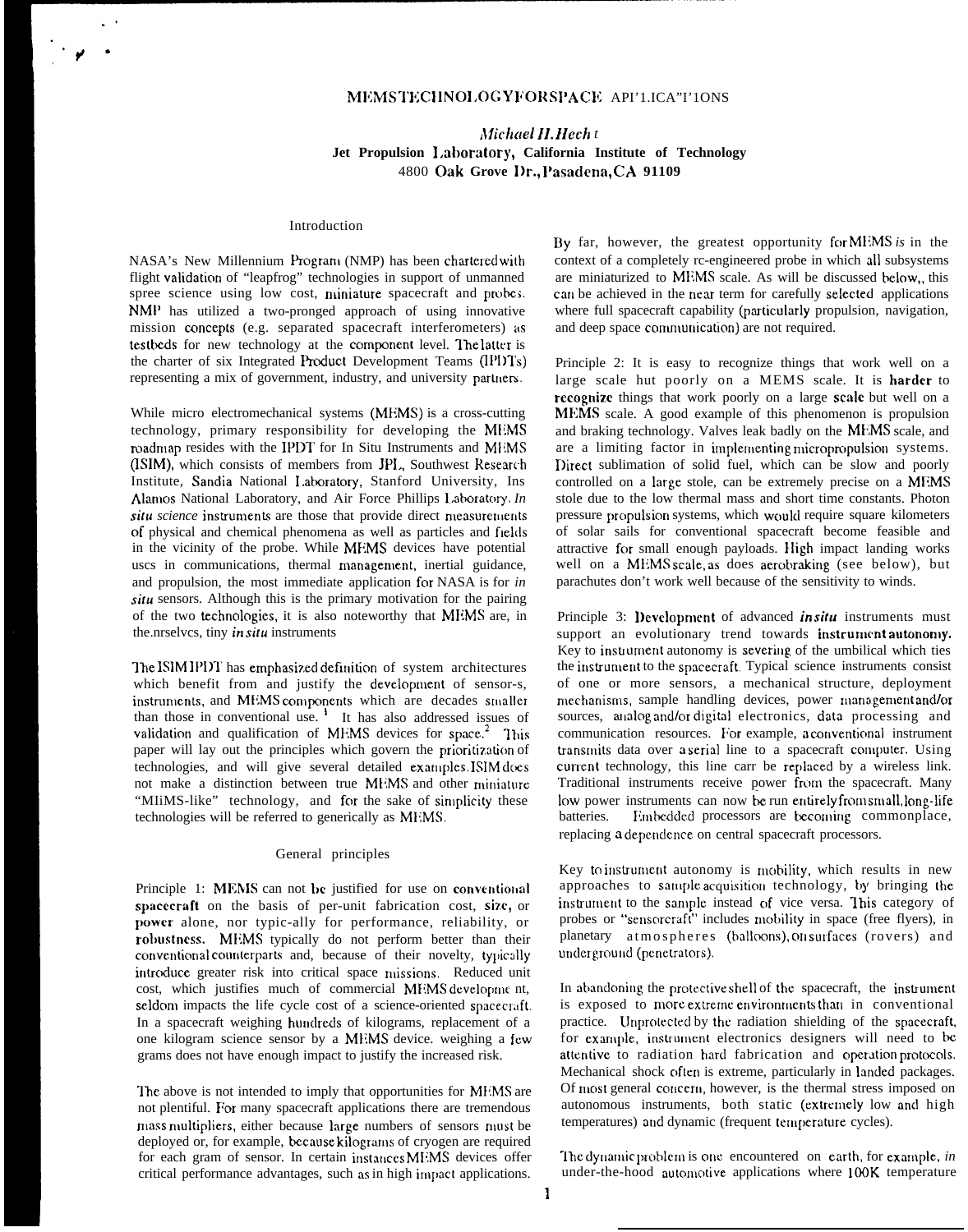swings are common. The requirement of operation at low tempera tures is also reasonably well understood from terrestrial experience, and is compatible with common semiconductor devices (silicon and gallium arsenide, for example). The most severe constraint with respect to low temperature operation is battery technology, where little or no technology exists for operation below 200K. The high temperature operating environment (e.g. for Venus landers) is poorly developed with respect to electronics, and would require breakthroughs in, for example, silicon earbide based semiconductor circuitry.

In short, the instrument of the future "asks less" of the spacecraft. It is more autonomous, and may only require a parent spacecraft tc, bring it to the vicinity of its measurement locale and to relay data back to Earth. The following table attempts to capture this evolutionary direction:

| Subsystem       | Conventional<br>Instrument             | <b>Future Instruments</b>                                                     |
|-----------------|----------------------------------------|-------------------------------------------------------------------------------|
| Power           | Provided by<br>spacecraft              | Batteries & photovoltaics                                                     |
| Data & Telecom  | Serial link to<br>Spacecraft           | Wireless link                                                                 |
| sample handling | Sample received<br>from spacecraft     | Instrument, travels to or<br>through sample                                   |
| Structure       | Bolted on to<br>spacecraft             | Self-contained, integrated<br>with function                                   |
| Hectronics      | Analog and<br><b>ADC/DAC</b> functions | Analog circuits and<br>embedded processors, dara<br>reduction, local networks |
| Deployment      | Shutters, berm<br>platforms, arms      | Full mobility, including<br>micro propulsion                                  |

TABLE 1: EVOLUTION OF AN INSTRUMENT

#### The Mat-s M icroprobe

A specific example of an autonomous instrument for in situscience is the Mars Microprobe which is being proposed for NMP validation in 1998.<sup>3</sup>This probe typifies the above concepts in that meaningful science is to be performed by instruments weighing substantially less than 1 kg, and the entire package is to be deployed from space in a vehicle weighing less than 2 kg The Microprobe is a small penetrator consisting of a fore and aftbody linked by a cable, and nestled inside a one-piece aeroshell approximately 30 cm in diameter. Note that it is only for probes of such small size that survivability can be achieved with acceptably compact aeroshells, and it is only by eliminating more complex braking mechanisms (parachute, rockets, or airbags) that such small sizes can be achieved. The microprobe remains intact with no deployment of braking devices until impact, when the penetrator pierces the aeroshell and buries itself in the soil. There it can perform geological and mineralogical measurements. The aftbody remains on the surface to perform meteorological and communication functions. While the quantity of scientific data that can be returned by a single such microprobe "will be leas than that of a conventional lander, networks of microprobe can be deployed around the planet using no more resources than a single landing under conventional assumptions.

The unusual deployment of the microprobe poses a particular instrument integration challenge. Electronics, telecommunications, and power subsystems utilize rugged multichip module construction. Instruments must designed to withstand mechanical shocks associated with impact. In addition, since microprobe lack resources to effectively control the thermal environment, the instruments must also be designed to operate at Iow temperatures

and to survive [he stress of frequent thermal variation. To save weight, the system must operate on minimal power. [n the initial implementation power will be limited to the few watt-hours provided by lithium batteries, so all subsystems must operate in burst-and-sleep mode with low duty cycle. Subsequent generations are expected to deploy photovoltaic c-ells for continuous power.

Deployment of the forebody 50-100 cm beneath the surface is a unique feature of the microprobe as compared to conventional landers. The layer of soil above theforebody serves to cushion the impact, insulate the probe from severe diurnal and seasonal temperature variations, and protect instruments from wind, radiation, and other sources of noise. Only select components such as antennas and meteorological sensors are required to be placed in the substantially more hostile aftbody on the surface.

Survivability of instrumentation under high impact deployment is dependent both on the deceleration profile and the instrument packaging. In simplest terms, the average g loading is related to the impact velocity  $v_i$  and the penetration depth  $d$  by the equation  $a=v_i^2/2d$ . The intended penetration depth of 50-100 cm indicates that loads of 1000-10,000  $\mathbf{g}$  must be tolerated in the proposed implementation ( $g=9.8$   $\overline{m/s}$ ) The depth of penetration is approximately proportional to the impact velocity, with the result that the average deceleration of the forebody increases linearly with the impact velocity rather than quadratically. It is the small size of the penetrator, of course, that provides survivability under these high impact conditions.

Typical resource-s for first and second generation microprobe are shown in Table 2:

### TABLE 11: Microprobe Resources

|                      |                                 | First Generation Second Generation  |
|----------------------|---------------------------------|-------------------------------------|
| Power                | 1-5 Watt-hr                     | $1 W$ continuous                    |
| Data Volume          | $<1$ MB                         | 500 MB                              |
| Lifetime             | 500 hrs.                        | 20,000 hrs.                         |
| Instrument<br>Volume | $50 \text{ cm}^3$<br>(forebody) | $\leq 0$ cm <sup>3</sup> (forebody) |

While successful deployment of a microprobe demonstrates the feasibility of Iow-cost network science on Mars, the actual scientific value is dependent on the capability of instruments which can be developed to operate within severely eonstrained resources. A number of sensors have been proposed for early demonstration, some of which are described below. The proposed 1998 Microprobe demonstration will select only a limited subset of these instruments.

# Meteorology

'l'he two primary objectives of Mars network science are meteorology<sup>4</sup> and seismometry<sup>3</sup>. The atmospheric pressure is approximately 10 mbar, and can be measured by micromachined sensors<sup>6</sup>. These are typically capacitance manometers utilizing sealed reference cavities separated by a thin silicon nitride membrane from the ambient.

An approach more suited to this low pressure range is a variation of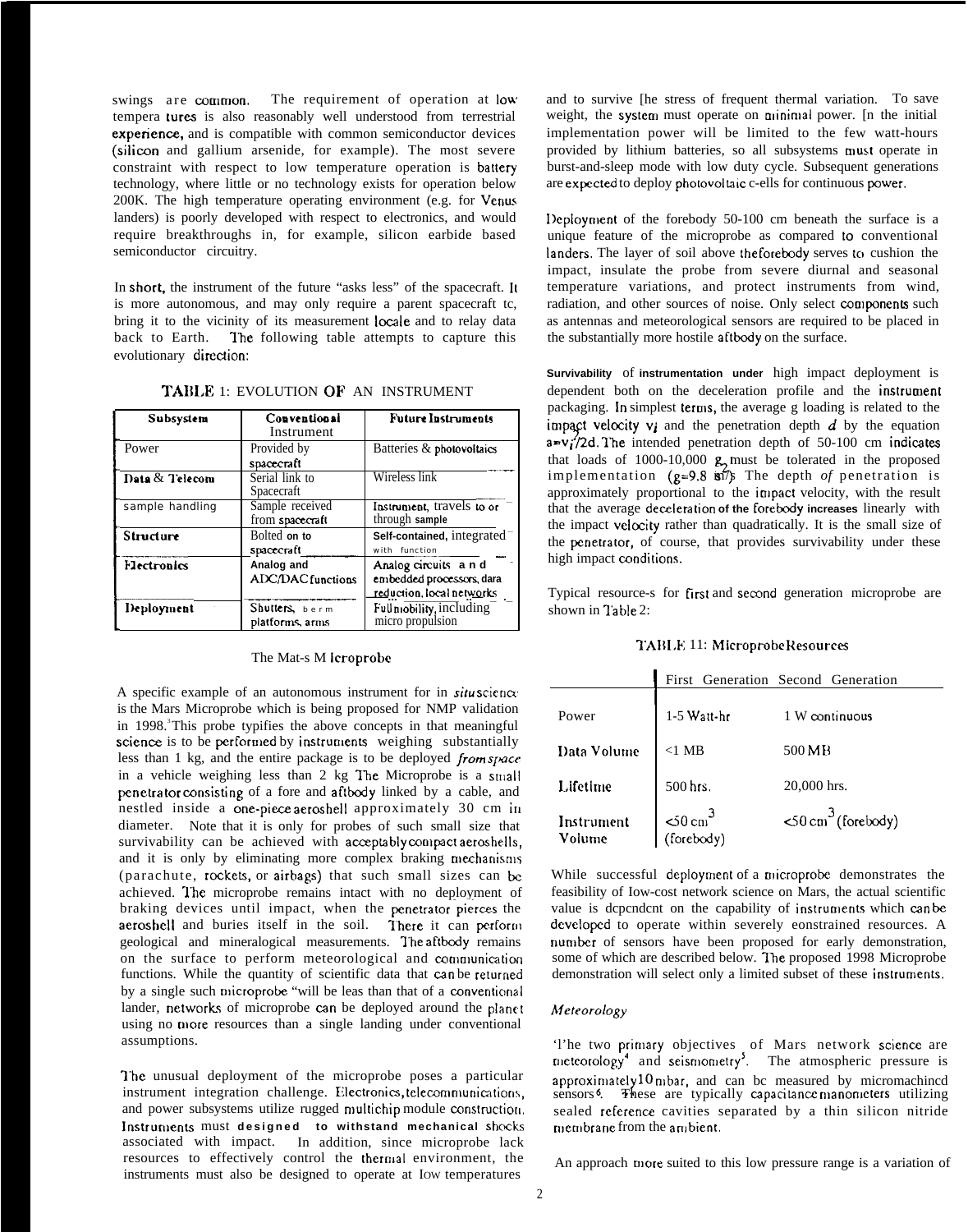the Bayard-Alpert gauge. In this method, a constant flux of ionizing particles traverses the sample region and a small fraction collide with the residual gas to produce positive ions which are collected and amplified. For atmospheric pressure, the technique can be implemented by replacing the hot filament ionizer with a small<br>alpha emitter such as the  $Am^{24}$  source, used in commercial smoke<br>detectors. Such a sensor has been developed to fit within the mass and volume allocation of the aftbody (figure 1). $^7$ 



Figure 1: Top - Calibration data for alpha particle pressure sensor (the nonlinearity near zero is electronic in nature and has subsequently been eliminated).

A quantitative measure of atmospheric humidity is determination of the dewpoint or frostpoint by detection of condensation on a surface. In commercial systems, this is accomplished by monitoring changes in optical reflectivity on a chilled mirror surface. The range. response time, and energy consumption of these devices is limited by the ability to heat and cool the mirror. A smaller, faster, lower power implementation of a dewpoint hygrometer has been developed at JPL by coupling a surface acoustic wave oscillator  $(S A W)$  with a small thermoelectric cooler.<sup>8</sup> As moisture accumulates on the SAW a small shift in the resonant frequency is observed. A feedback circuit maintains the SAW temperature at the dewpoint so that nonlinearities of the frequency response or the sticking probability do not degrade the measurement.



Figure 2: Data from a DC-8 test flight comparing the response time of a SAW dewpoint hygrometer to conventional chilled mirror devices. (Note that the aircraft is descending, and time increases from right to left).

The SAW depoint hygrometer occupies less than 1 cm<sup>3</sup> and, since the. surface to be cooled is so small, can be operated down to 40 degrees below ambient temperature using less than a watt. As can be seen in figure 2, the response time of the miniature dewpoint hygrometer is substantially faster than the chilled mirror counterpart.

#### Seismometry

Seismometry is a key objective of Mars network science, yet no capable seismometers exist outside the laboratory which can meet the resource requirements of the Microprobe. The challenge is the greater due to the fact that Mars is seismically quieter than the quietest location on earth, and requires more sensitive instruments than those deployed on earth. Ail seismometry signals associated with the Viking mission could be attributed to wind, and it was only possible to conclude that Mars is not seismically more. active than Earth.

It is desirable for Mars seismometers to have sensitivities<br>approaching  $10^{-12}$  g/ $\sqrt{Hz}$ . This sensitivity requires a delicate proof mass that nust be caged to survive impact. Seismometers are required to measure long period phenomena up to tens of thousands of seconds, so extremely low drift is a requirement. The principal source of drift in seismometers is thermal, and the martian surface, with a diurnal temperature variation of tens of degrees, poses a serious impediment to seismometry. At depths of greater than 50 cm, however, the diurnal variation is less than one degree, and the stability problem becomes simpler. This is a compelling argument for subsurface deployment. Of greatest importance, however, is the fact that subsurface deployment reduces the wind effects by several decades.



Data from a miniature seismometer with a Figure 3: micromachined proof mass as compared to a conventional unit.

A seismometer developed at JPL for microprobe deployment utilizes a micromachined, 1 mm thick silicon proof mass weighing approximately 1 gram. The proof mass is highly symmetrical and has a resonant frequency of approximately 10 Hz. While this is a relatively high frequency as compared to conventional seismometers, the increased rigidity substantially improves the shock resistance and reduces long-term drift. A more rigid proof mass suffers smaller displacement in response to a seismic impulse, requiring the displacement pickoff to be substantially more "sensitive than the transducers in more conventional instruments with softer springs.